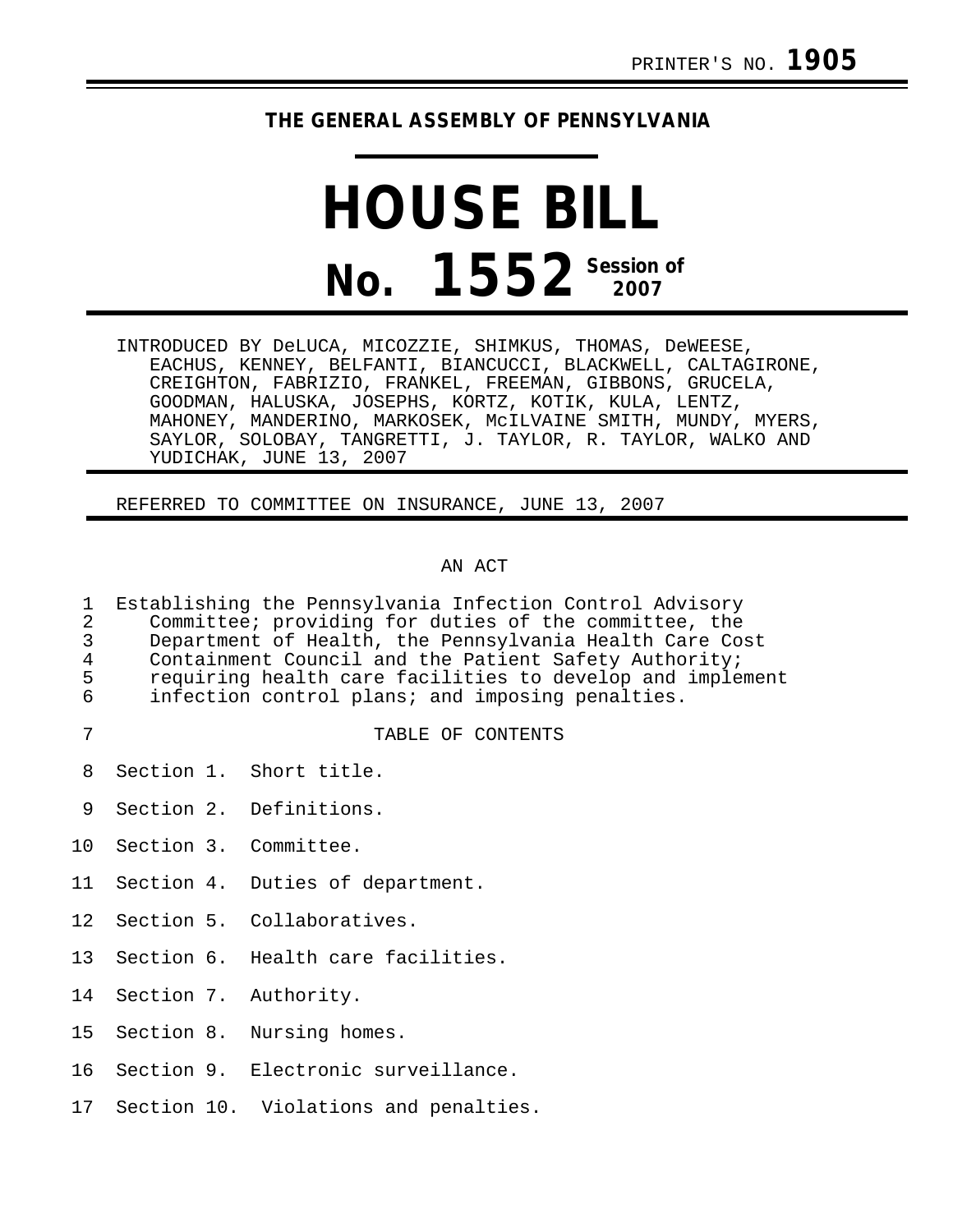1 Section 11. Effective date.

2 The General Assembly of the Commonwealth of Pennsylvania 3 hereby enacts as follows:

4 Section 1. Short title.

5 This act shall be known and may be cited as the Health Care-6 associated Infection Prevention and Control Act.

7 Section 2. Definitions.

8 The following words and phrases when used in this act shall 9 have the meanings given to them in this section unless the 10 context clearly indicates otherwise:

11 "Antimicrobial agent." A general term for drugs, chemicals 12 or other substances that kill or slow the growth of microbes, 13 including, but not limited to, antibacterial drugs, antiviral 14 agents, antifungal agents and antiparasitic drugs.

15 "Authority." The Patient Safety Authority established by the 16 act of March 20, 2002 (P.L.154, No.13), known as the Medical 17 Care Availability and Reduction of Error (Mcare) Act.

18 "Collaborative." An organized collaborative designated by 19 the Department of Health in each region of this Commonwealth. An 20 organized collaborative shall include at least one hospital and 21 one nursing facility and may include Federal, State and local 22 entities, other health care facilities, physician practices, 23 academic institutions or any other organization that may assist 24 in efforts to reduce or eliminate health care-associated 25 infections.

26 "Collaborative partner." A health care facility that 27 partners with a collaborative and uses and accesses the 28 resources that the collaborative offers in accordance with this 29 act.

30 "Colonization." The first stage of microbial infection or 20070H1552B1905 - 2 -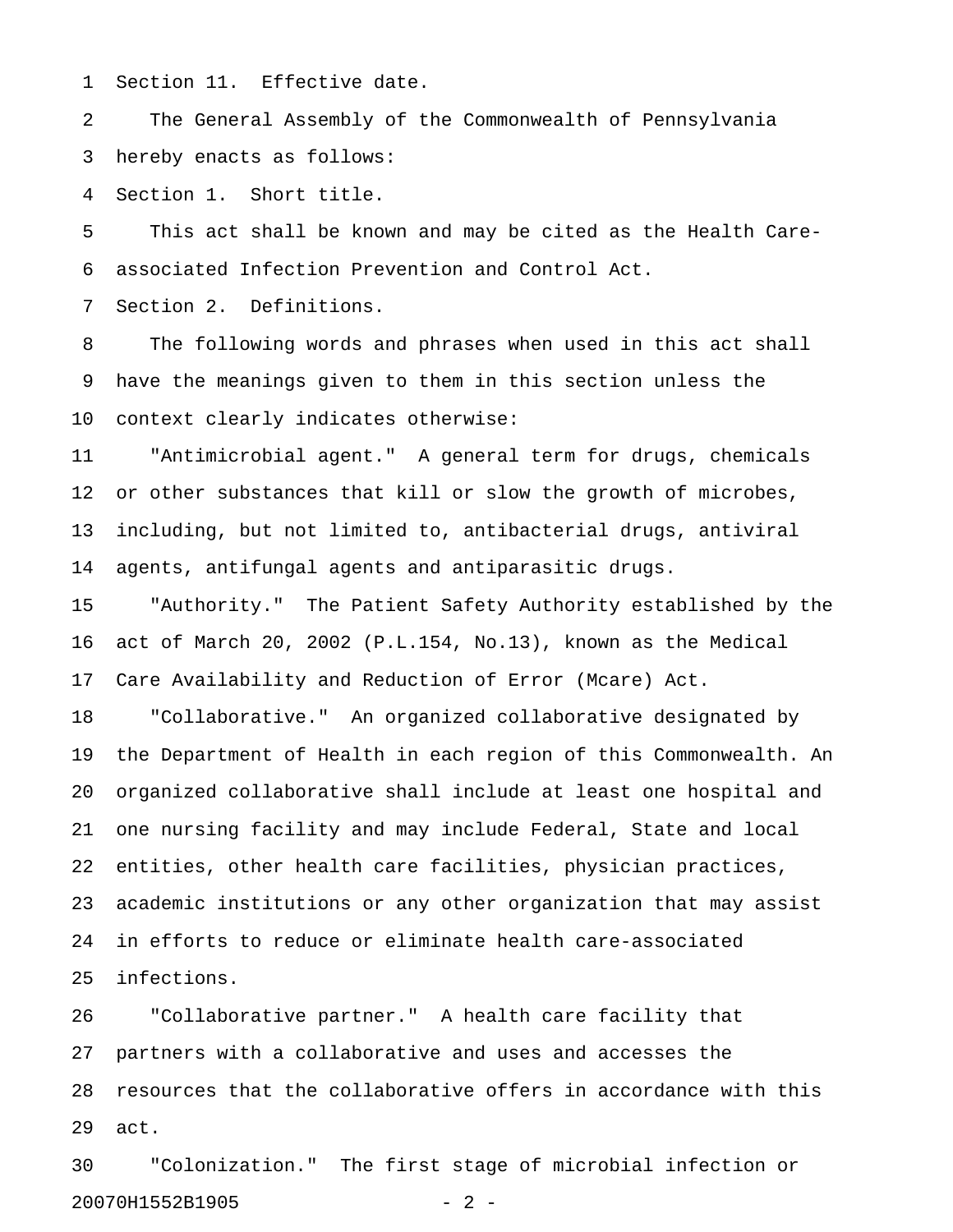1 the presence of nonreplicating microorganisms usually present in 2 the host tissues that are in contact with the external 3 environment.

4 "Committee." The Pennsylvania Infection Control Advisory 5 Committee established under section 3.

6 "Consumer Price Index." The Consumer Price Index for All 7 Urban Consumers (CPI-U) for the Pennsylvania, New Jersey, 8 Delaware and Maryland area for the most recent 12-month period 9 for which figures have been officially reported by the United 10 States Department of Labor, Bureau of Labor Statistics, 11 immediately prior to the subject date.

12 "Council." The Pennsylvania Health Care Cost Containment 13 Council.

14 "Department." The Department of Health of the Commonwealth. 15 "Fund." The Patient Safety Trust Fund.

16 "Health care-associated infection." A localized or systemic 17 condition that results from an adverse reaction to the presence 18 of an infectious agent or its toxins that:

19 (1) occurs in a patient in a health care setting within 20 48 hours after admission;

21 (2) was not present or incubating at the time of 22 admission, unless the infection was related to a previous 23 admission to the same setting; and

24 (3) if occurring in a hospital setting, meets the 25 criteria for a specific infection site as defined by the 26 Centers for Disease Control and Prevention and its National 27 Healthcare Safety Network.

28 "Health care facility." Any health care facility providing 29 clinically related health services including, but not limited 30 to, a general or special hospital, including psychiatric 20070H1552B1905 - 3 -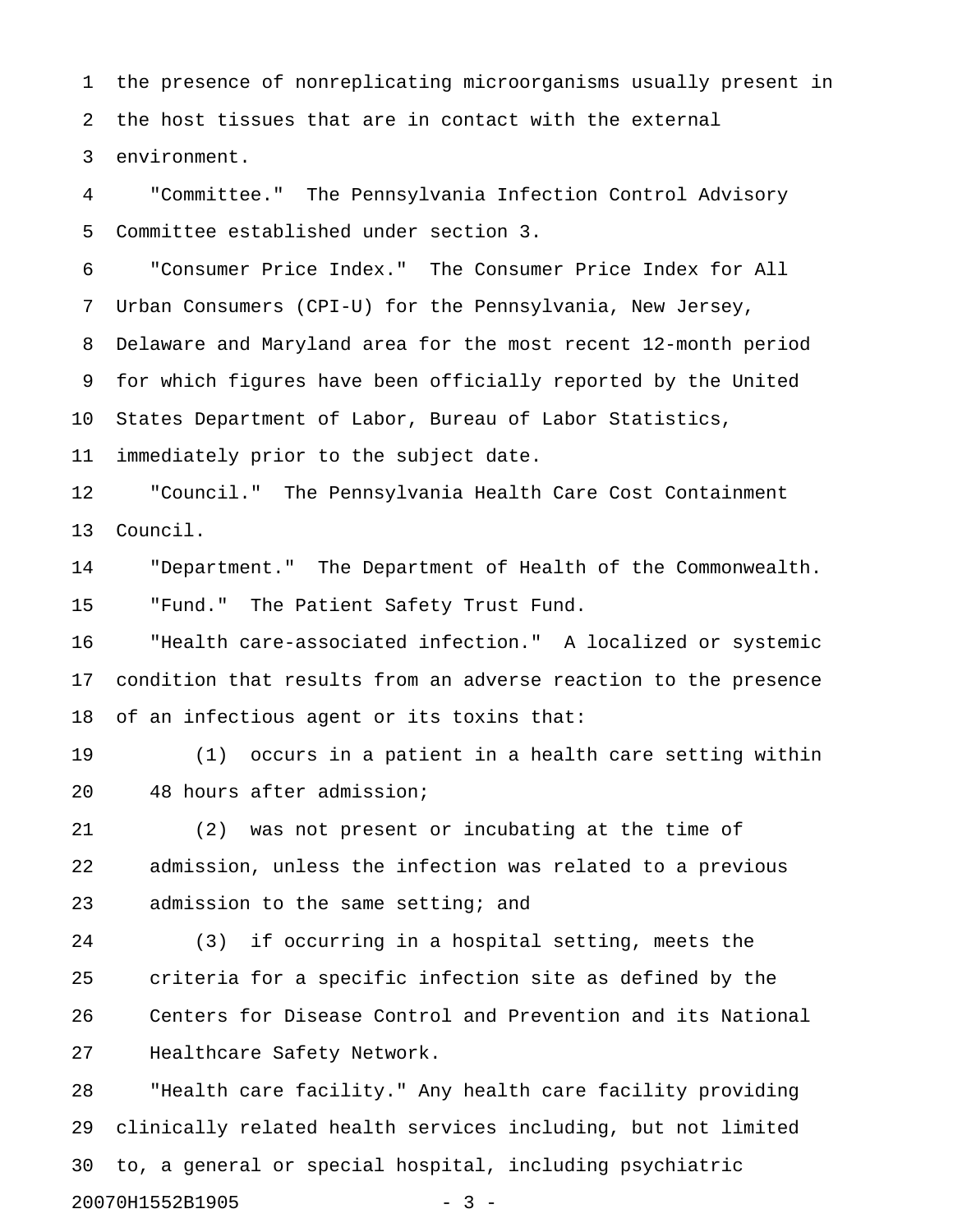1 hospitals, rehabilitation hospitals, ambulatory surgical 2 facilities, long-term care nursing facilities, abortion 3 facilities, cancer treatment centers using radiation therapy on 4 an ambulatory basis and inpatient drug and alcohol treatment 5 facilities, both profit and nonprofit and including those 6 operated by an agency or State or local government. The term 7 shall also include hospice. The term shall not include an office 8 used primarily for the private or group practice by health care 9 practitioners where no reviewable clinically related health 10 service is offered, a facility providing treatment solely on the 11 basis of prayer or spiritual means in accordance with the tenets 12 of any church or religious denomination or a facility conducted 13 by a religious organization for the purpose of providing health 14 care services exclusively to clergy or other persons in a 15 religious profession who are members of the religious 16 denominations conducting the facility.

17 "Mcare Act." The act of March 20, 2002 (P.L.154, No.13), 18 known as the Medical Care Availability and Reduction of Error 19 (Mcare) Act.

20 "MRSA." Methicillin-resistant staphylococcus aureus, a more 21 serious form of bacterial health care-associated infection that 22 is resistant to commonly used antibiotics.

23 "Multidrug resistant organisms" or "MDROO." Microorganisms, 24 predominantly bacteria, that are resistant to one or more 25 classes of antimicrobial agents.

26 "Safe practices." The set of standards endorsed by the 27 National Quality Forum that should be used by health care 28 providers to reduce the risk of harm to patients.

29 Section 3. Committee.

30 (a) Establishment.--The Pennsylvania Infection Control 20070H1552B1905 - 4 -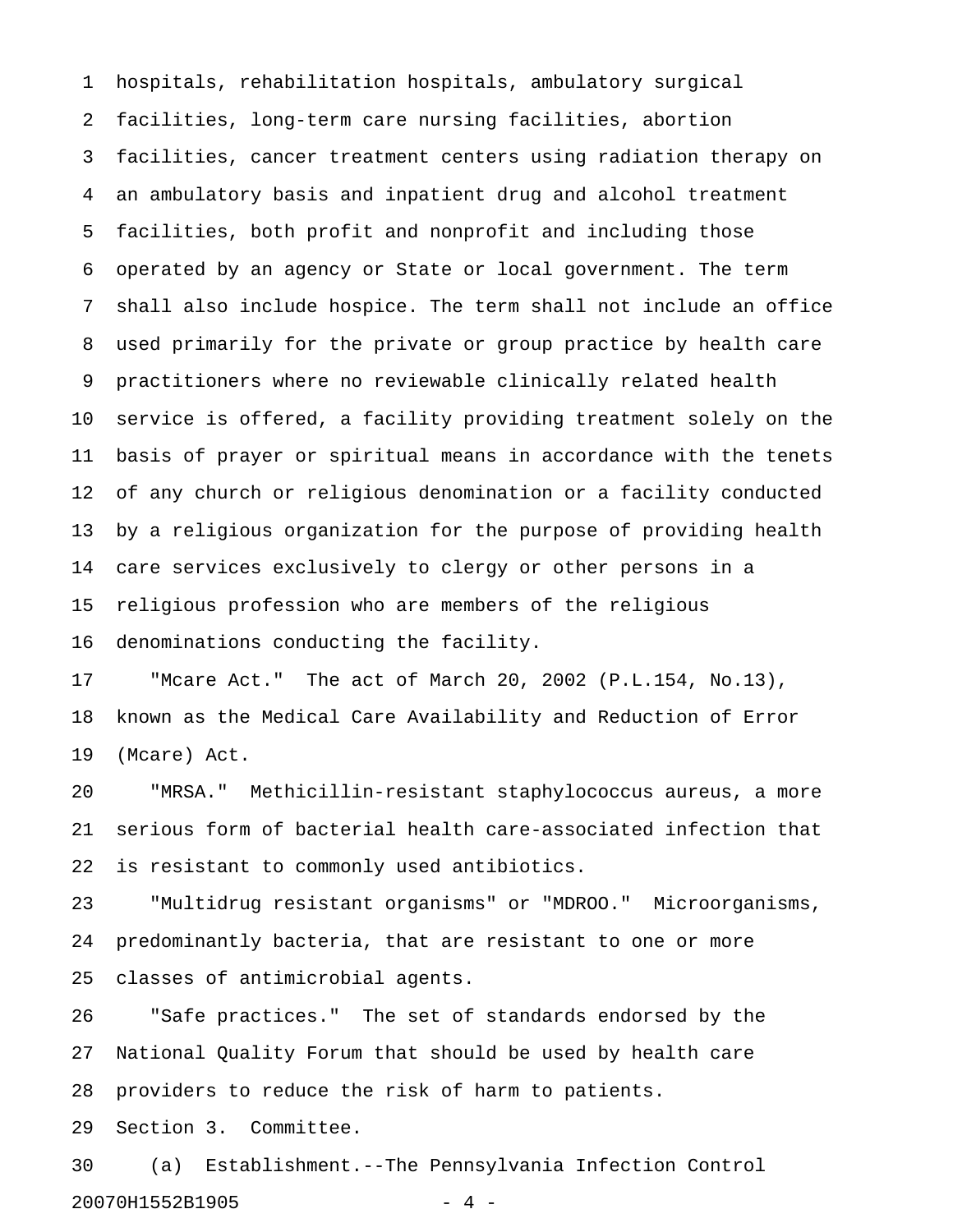1 Advisory Committee is hereby established.

2 (b) Membership.--The advisory committee shall consist of the 3 following members who shall serve until the expiration of their 4 terms, membership or employment or until their successors are 5 appointed:

6 (1) The Secretary of Health. 7 (2) The executive director of the authority or a 8 designee. 9 (3) The executive director of the council or a designee. 10 (4) The director of the Office of Health Care Reform or 11 a designee. 12 (5) The following members chosen by the Governor: 13 (i) A representative of each collaborative from a 14 list submitted by the respective collaborative. 15 (ii) Two individuals representing hospitals who are 16 members of the Hospital and Healthsystem Association of 17 Pennsylvania.

18 (iii) One individual representing a nonprofit 19 nursing home.

20 (iv) One individual representing a for-profit 21 nursing home.

22 (v) Two individuals with a background in infection 23 control who are members of either the Association of 24 Professionals in Infection Control (APIC) or the Society 25 of Healthcare Epidemiology of America (SHEA).

26 (vi) One individual who is a patient advocate. 27 (vii) Two individuals with a background in 28 epidemiology.

29 (viii) Two individuals representing other licensed 30 health care facilities.

20070H1552B1905 - 5 -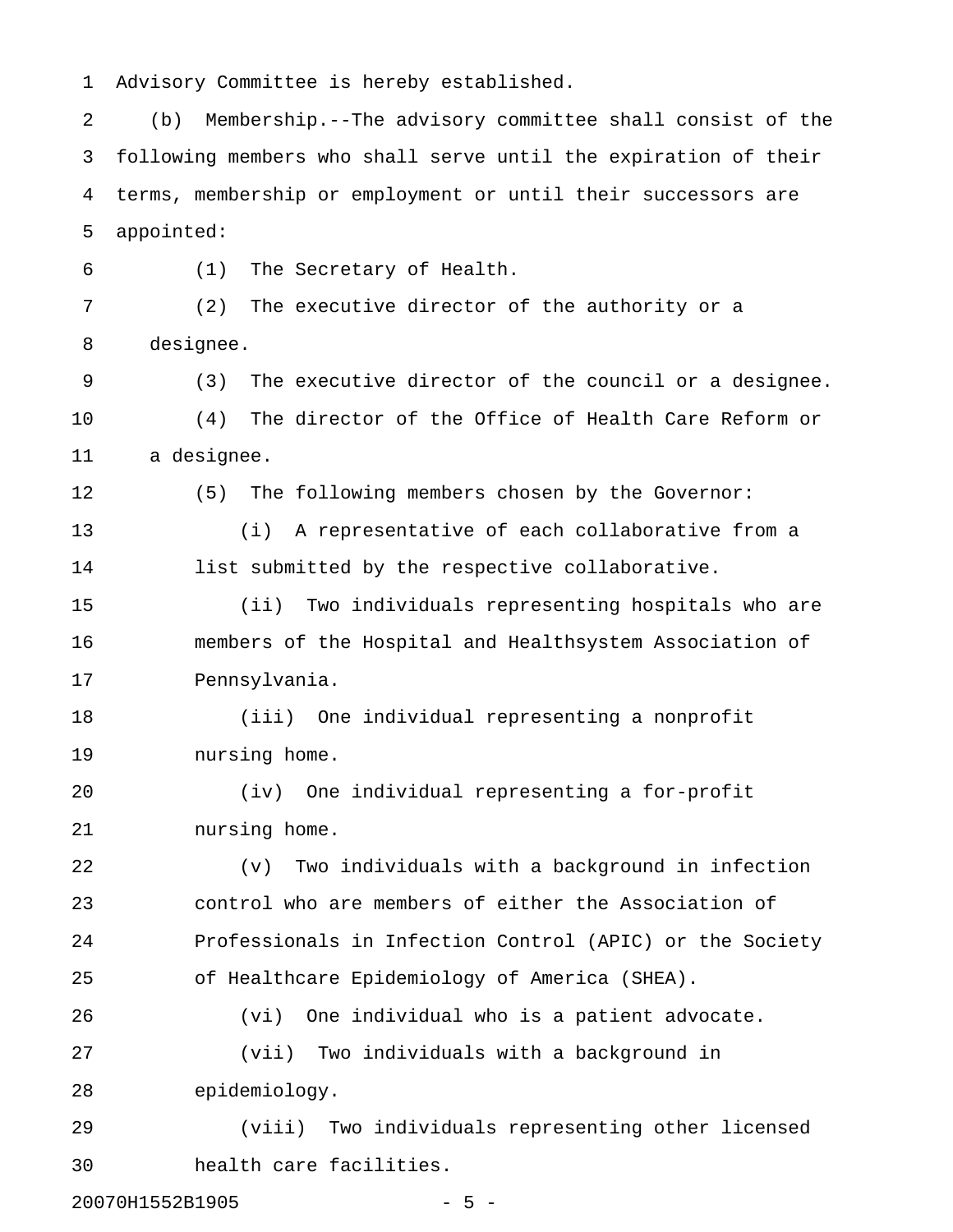1 (c) Chairperson.--The Secretary of Health shall be the 2 chairperson of the committee.

3 (d) Meetings.--The committee shall meet quarterly and at 4 other times at the call of the chairperson.

5 (e) Organization.--The committee shall be organized within 6 the department for organizational, budgetary and administrative 7 purposes.

8 (f) General powers and duties.--The committee shall do the 9 following:

10 (1) Encourage cooperation among Federal, State and local 11 government agencies, academic institutions and the private 12 sector to assist in improving best practices and promoting 13 those practices and programs that reduce or eliminate health 14 care-associated infections.

15 (2) Serve as a forum for presenting information and 16 studying programs being used within this Commonwealth.

17 (3) Develop recommendations regarding best practices to 18 effectuate screenings of high-risk patients consistent with 19 the provisions of this act and other means of reduction and 20 elimination of health care-associated infections and how 21 these practices may apply to health care facilities.

22 (4) Identify financial and technological needs of health 23 care facilities regarding infection control and prevention.

24 (5) Develop recommendations on how best to implement an 25 outreach process that includes notifying a receiving health 26 care facility of any patient known to be colonized prior to 27 transfer to another facility.

28 (6) Develop recommendations regarding evidence-based 29 screening protocols of patients and residents for MDROO upon 30 admission and randomized screening of inpatients and 20070H1552B1905 - 6 -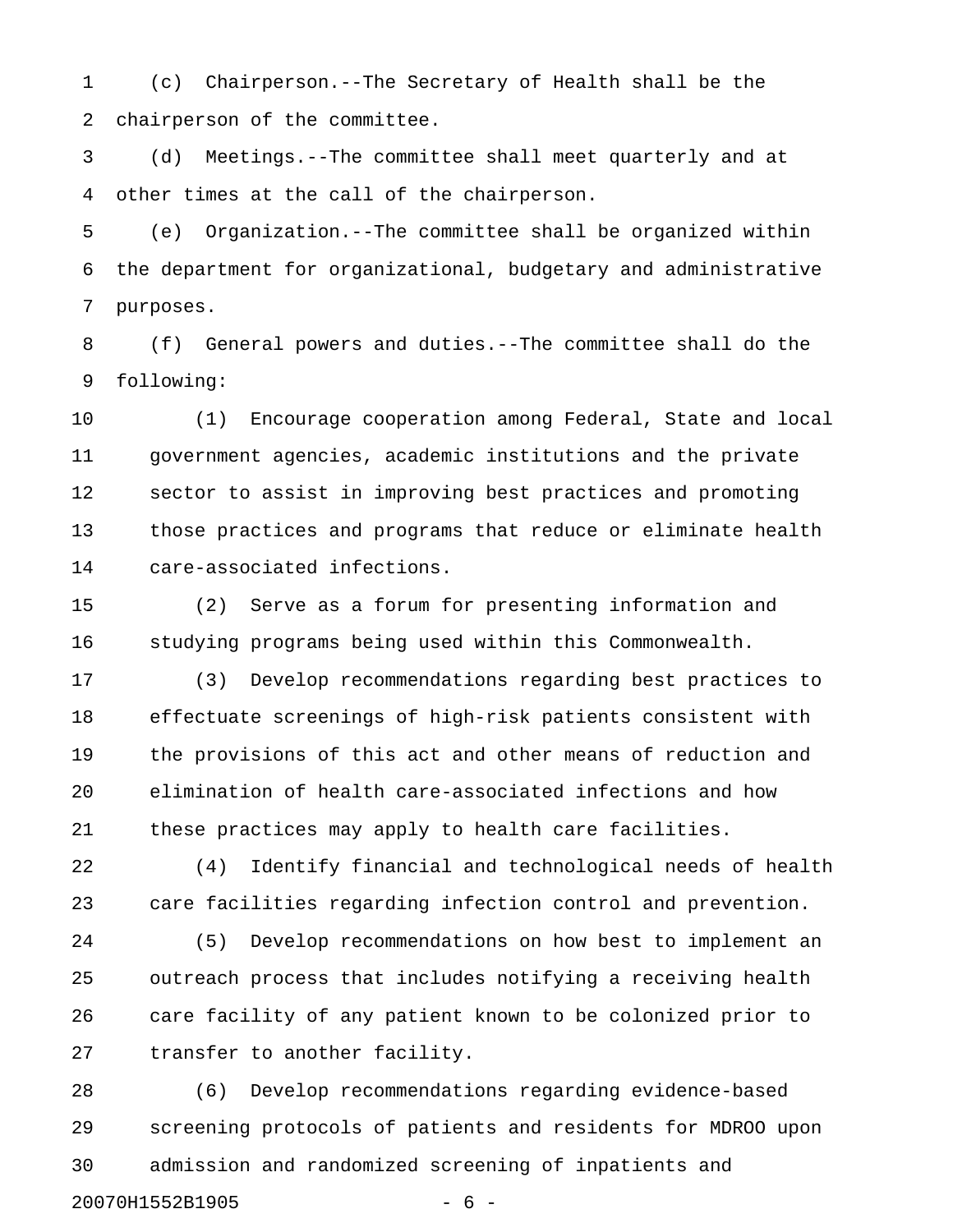1 residents for MDROO after admission.

2 (7) Recommend process for establishing benchmarks based 3 upon a uniform database that identifies and quantifies health 4 care-associated infections and will be based on actual 5 observed experiences of health care facilities in managing 6 infections to evaluate health care-associated infections for 7 the department's use during licensure or inspection of a 8 health care facility. The uniform database shall be 9 established using payment claims data that is currently 10 submitted to the Commonwealth and shall be an extension of 11 the base categorical DRG structure and be based on standard 12 administrative data. No additional data elements or changes 13 to the current claim form shall be required. Benchmarks will 14 be reviewed and updated annually.

15 (8) Provide recommendations to the department on the 16 distribution of any available funds to collaboratives.

17 (9) Issue reports on health care facility infection 18 control and prevention in this Commonwealth.

19 (10) Develop annual infection control and prevention 20 priorities.

21 Section 4. Duties of department.

22 The department shall do the following:

23 (1) Designate six infection prevention and control 24 regions within this Commonwealth.

25 (2) Issue grants to collaboratives.

26 (3) Designate at least one collaborative in each region. 27 (4) When reviewing applications for designating a 28 collaborative, the department shall give preference to groups 29 that are currently meeting the requirements of this act and 30 are implementing best practices to reduce health care-20070H1552B1905 - 7 -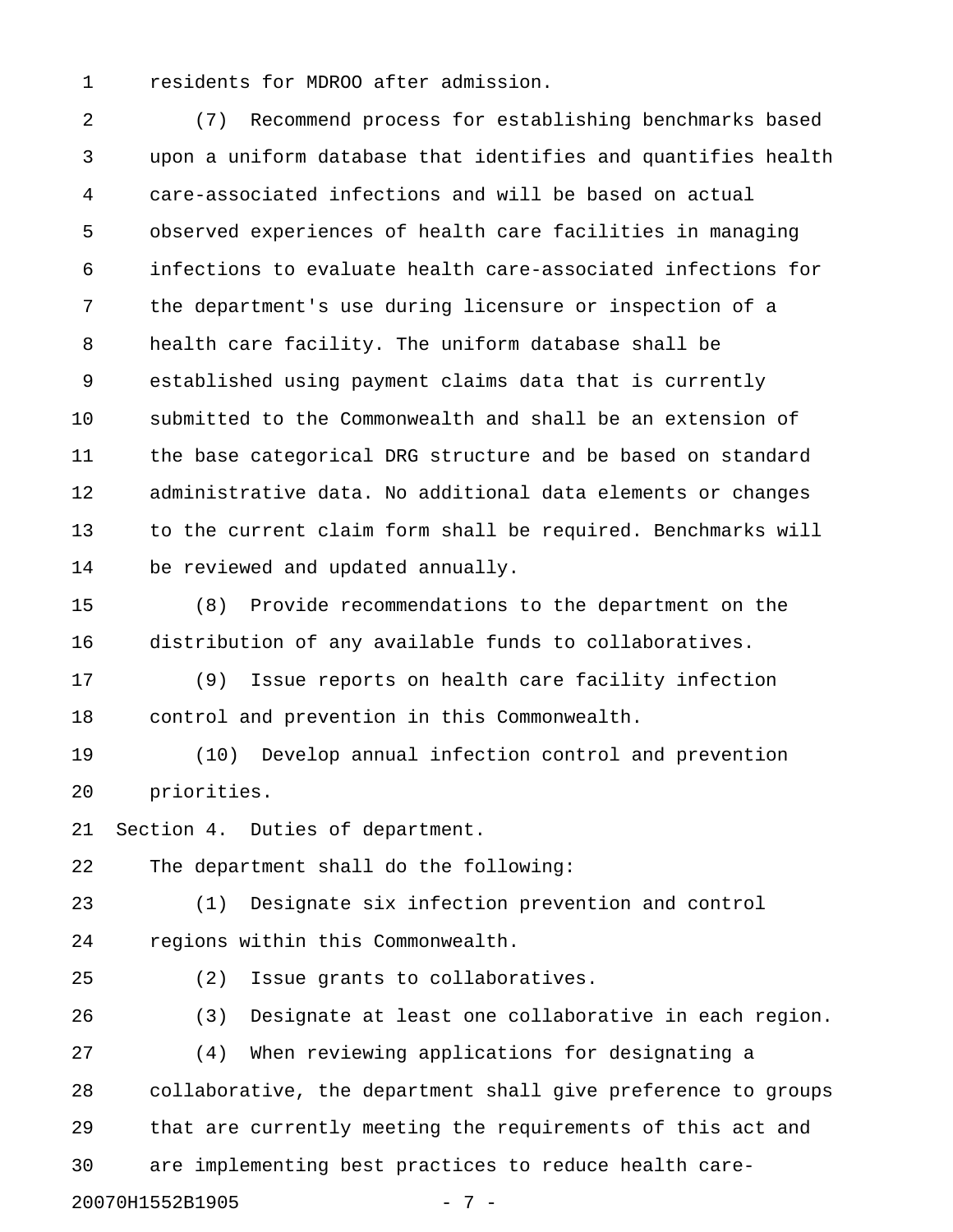1 associated infections.

2 (5) In cooperation with the authority, develop a public 3 outreach program on health care-associated infections. The 4 program shall:

5 (i) Provide information to the public on causes and 6 symptoms of health care-associated infections, prevention 7 methods and the proper use of antibiotics.

8 (ii) Encourage that individuals receiving treatment 9 or admitted to a health care facility ask health care 10 professionals about efforts to control and eliminate 11 health care-associated infections within the health care 12 facility.

13 (iii) Determine the process to be used by health 14 care facilities for notifying a health care facility of 15 any patient known to be colonized prior to transfer 16 within or between health care facilities.

17 (6) Develop programs that inform facilities of the 18 purpose and function of collaboratives and encourage the use 19 of collaboratives for assistance.

20 (7) Publish in the Pennsylvania Bulletin within 45 days 21 after receipt of the committee's recommendation on benchmarks 22 the department shall use to measure the progress of health 23 care facilities in reducing health care-associated 24 infections.

25 (8) Require best practices to effectuate screenings of 26 staff and patients based on suspicion of transmission of an 27 infection.

28 (9) In cooperation with the authority, act as a 29 repository for information on current health care-associated 30 infections and for newly identified infections and treatment 20070H1552B1905 - 8 -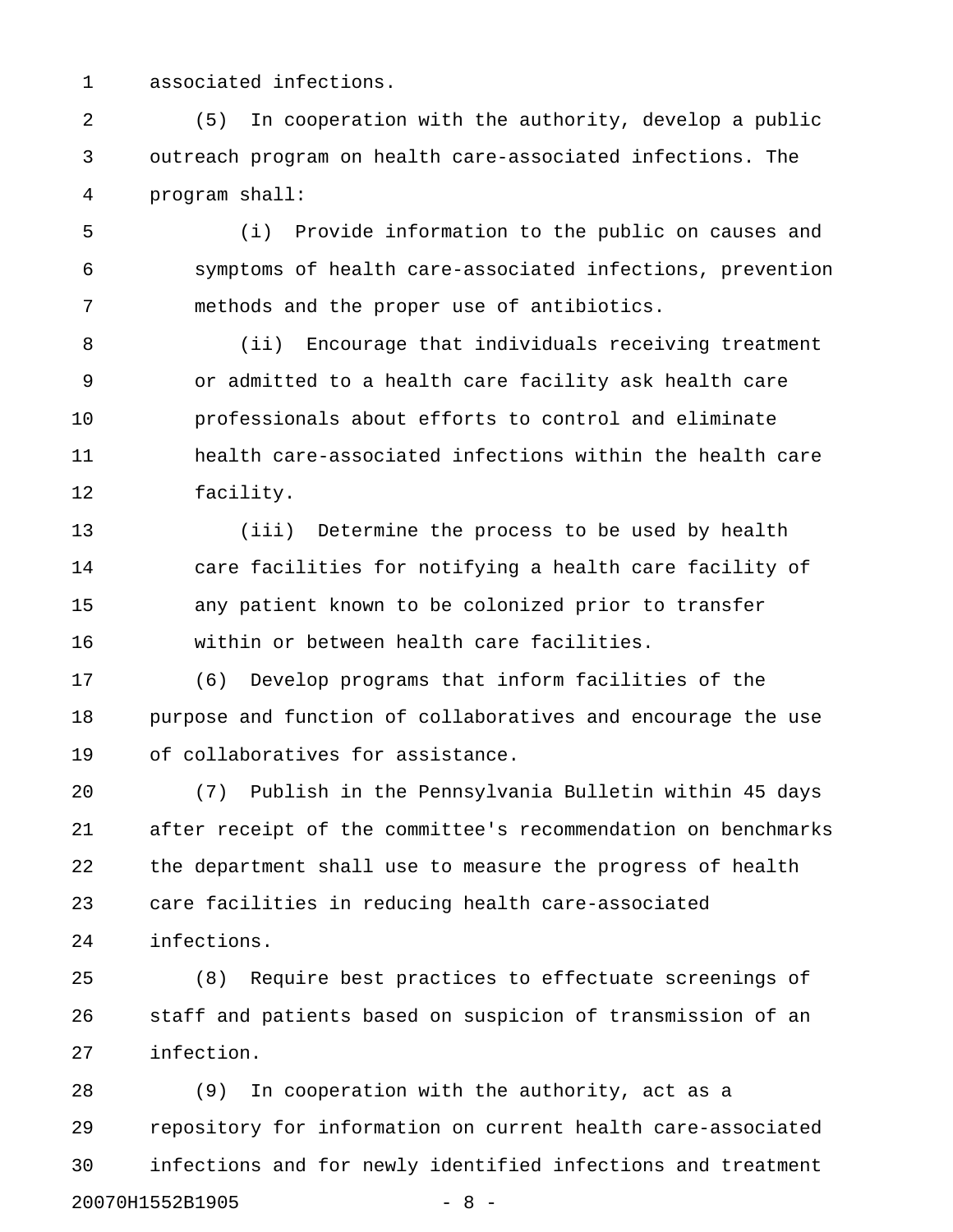1 protocols.

2 Section 5. Collaboratives.

3 To receive grant funding, a collaborative shall do the 4 following: 5 (1) Establish an advisory body that includes, but is not

6 limited to, the following:

7 (i) An epidemiologist with a background in health 8 care-associated infections.

9 (ii) An infection control professional.

10 (iii) A professional from a laboratory that tests 11 samples for testing of microbial infection or the 12 presence of nonreplicating microorganisms.

13 (2) Establish an educational structure that can work 14 with the authority and other organizations to offer various 15 options for training in best practices.

16 (3) Identify effective measures for the detection, 17 control and prevention of health care-associated infections 18 that include, but are not limited to, the following:

19 (i) An active culture surveillance process and 20 policies.

21 (ii) A system to identify and designate patients 22 known to be colonized or infected with MRSA or other 23 MDROO in accordance with the requirements of this act.

24 (iii) An infection control intervention protocol 25 which, at a minimum, addresses:

26 (A) Infection control precautions based on best 27 practices for general surveillance of infected or 28 colonized patients.

29 (B) Treatment protocols based on evidence-based 30 standards.

20070H1552B1905 - 9 -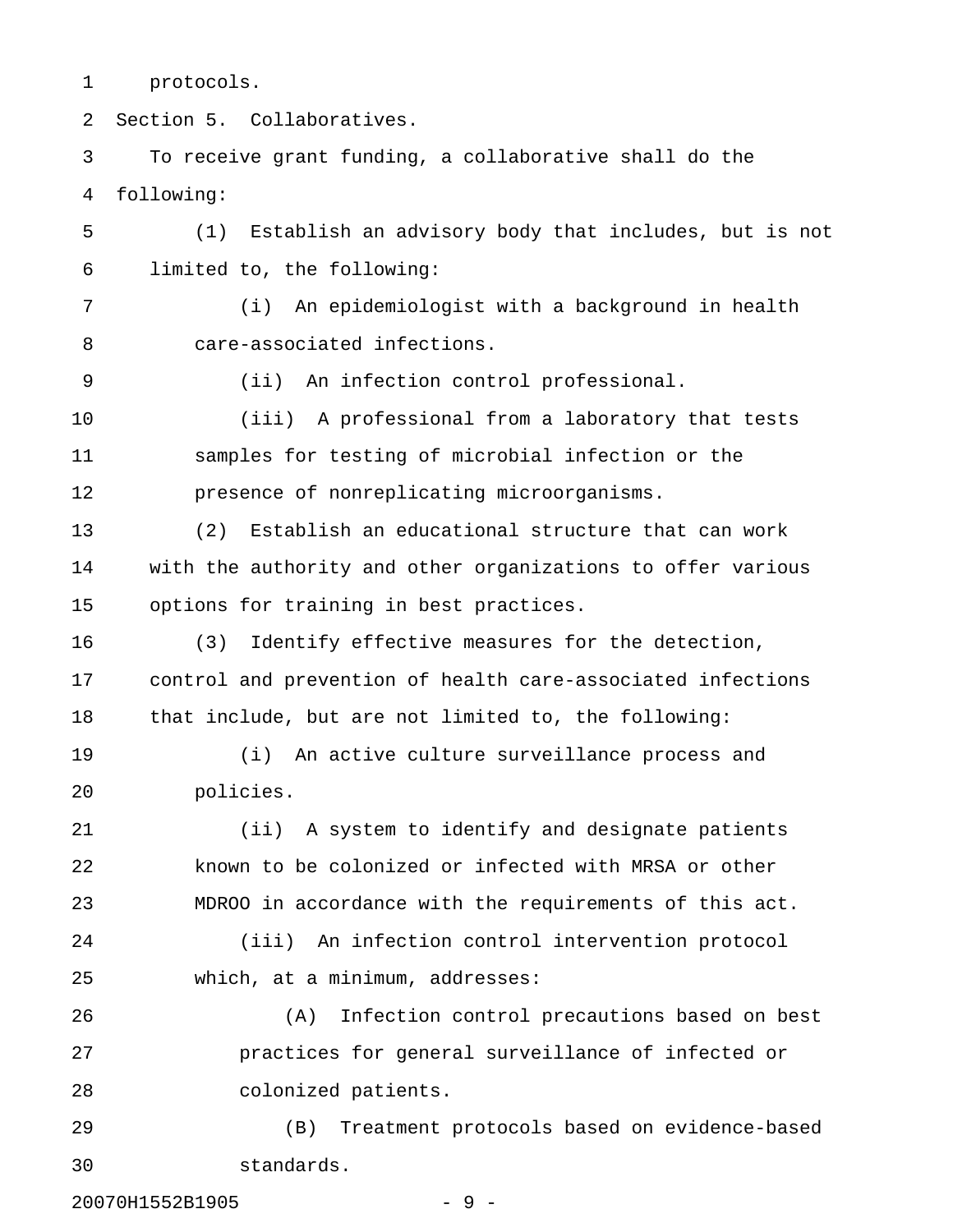1 (C) Isolation procedures. 2 (D) Physical plant operations related to 3 infection control. 4 (E) Educational programs for personnel. 5 (F) Fiscal and human resource requirements 6 related to infection control and prevention. 7 (4) Use grant money to provide financial assistance to 8 health care facilities to invest in technologies and 9 infrastructure designed to reduce health care-associated 10 infections. 11 Section 6. Health care facilities. 12 (a) Development and compliance.--Within 120 days after 13 enactment, a health care facility shall develop and implement an 14 internal infection control plan that shall include, but is not 15 limited to, the following: 16 (1) A multidisciplinary committee including 17 representatives from each of the following: 18 (i) Medical staff, including the chief medical 19 officer. 20 (ii) Administration, including the chief executive 21 officer and the chief financial officer. For a nursing 22 home the committee shall include the director. 23 (iii) Laboratory personnel. 24 (iv) Nursing, including the director of nursing. 25 (v) Pharmacy, including the chief of pharmacy. 26 (vi) The physical plant manager. 27 (vii) A patient safety officer. 28 (viii) Members from the infection control team. 29 (2) In addition to standards adopted by the department: 30 (i) Effective measures for the detection, control 20070H1552B1905 - 10 -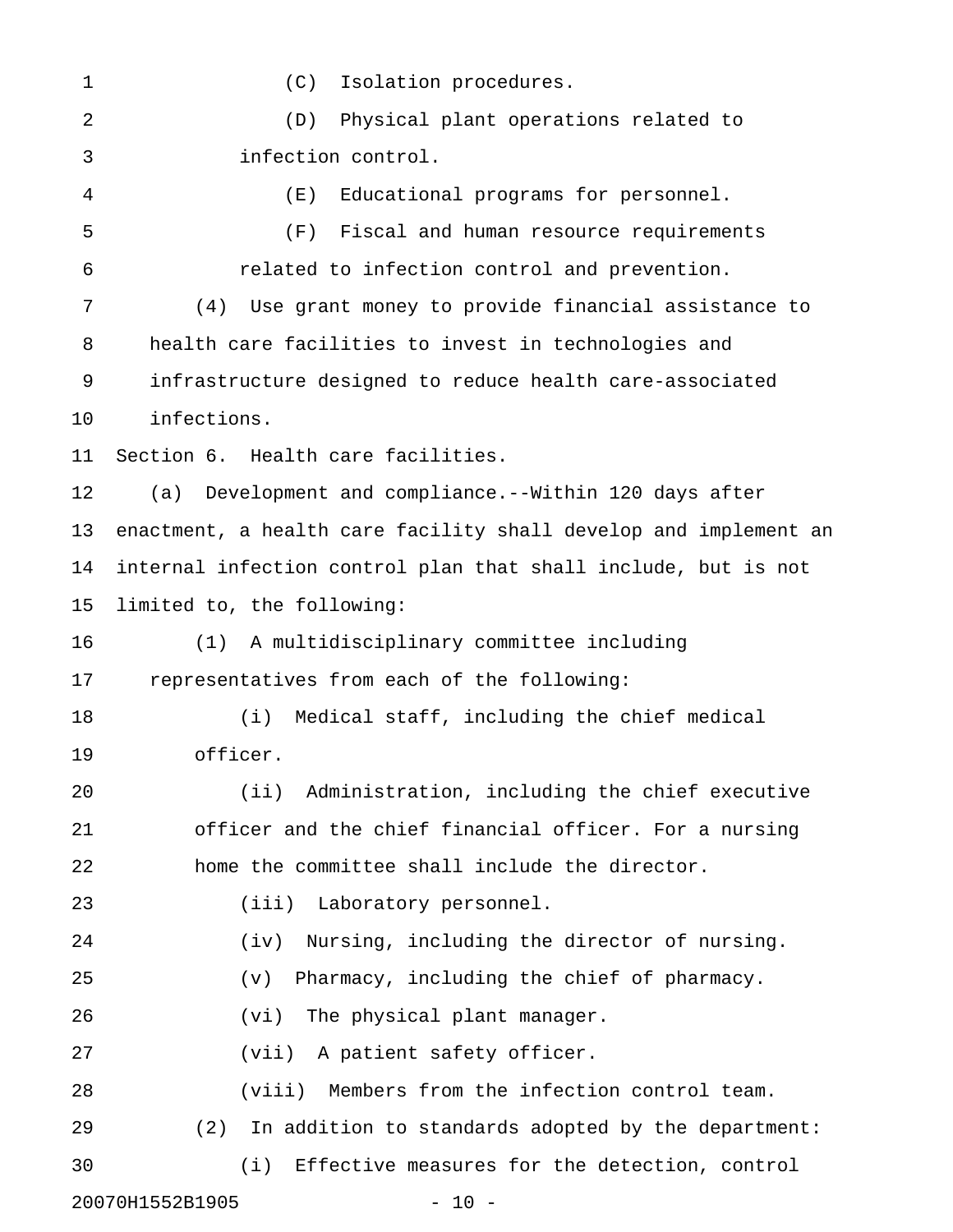1 and prevention of health care-associated infections.

2 (ii) An active culture surveillance process and 3 policies.

4 (iii) A system to identify and designate patients 5 known to be colonized or infected with MRSA or other 6 MDROO.

7 (iv) Procedures for identifying other high-risk 8 patients admitted to the health care facility who shall 9 receive routine cultures and screenings.

10 (v) An outreach process for notifying a receiving 11 health care facility of any patient known to be colonized 12 prior to transfer within or between facilities.

13 (vi) A required facility-specific infection control 14 intervention protocol which, at a minimum, addresses:

15 (A) Infection control precautions based on 16 nationally recognized standards for general 17 surveillance of infected or colonized patients.

18 (B) Treatment protocols based on evidence-based 19 standards.

20 (C) Isolation procedures.

30 require through rules and regulations.

21 (D) Physical plant operations related to 22 infection control.

23 (E) Appropriate use of antimicrobial agents and 24 antibiotics.

25 (F) Mandatory educational programs for 26 personnel.

27 (G) Fiscal and human resource requirements 28 related to infection control and prevention. 29 (3) Any other requirements that the department shall

20070H1552B1905 - 11 -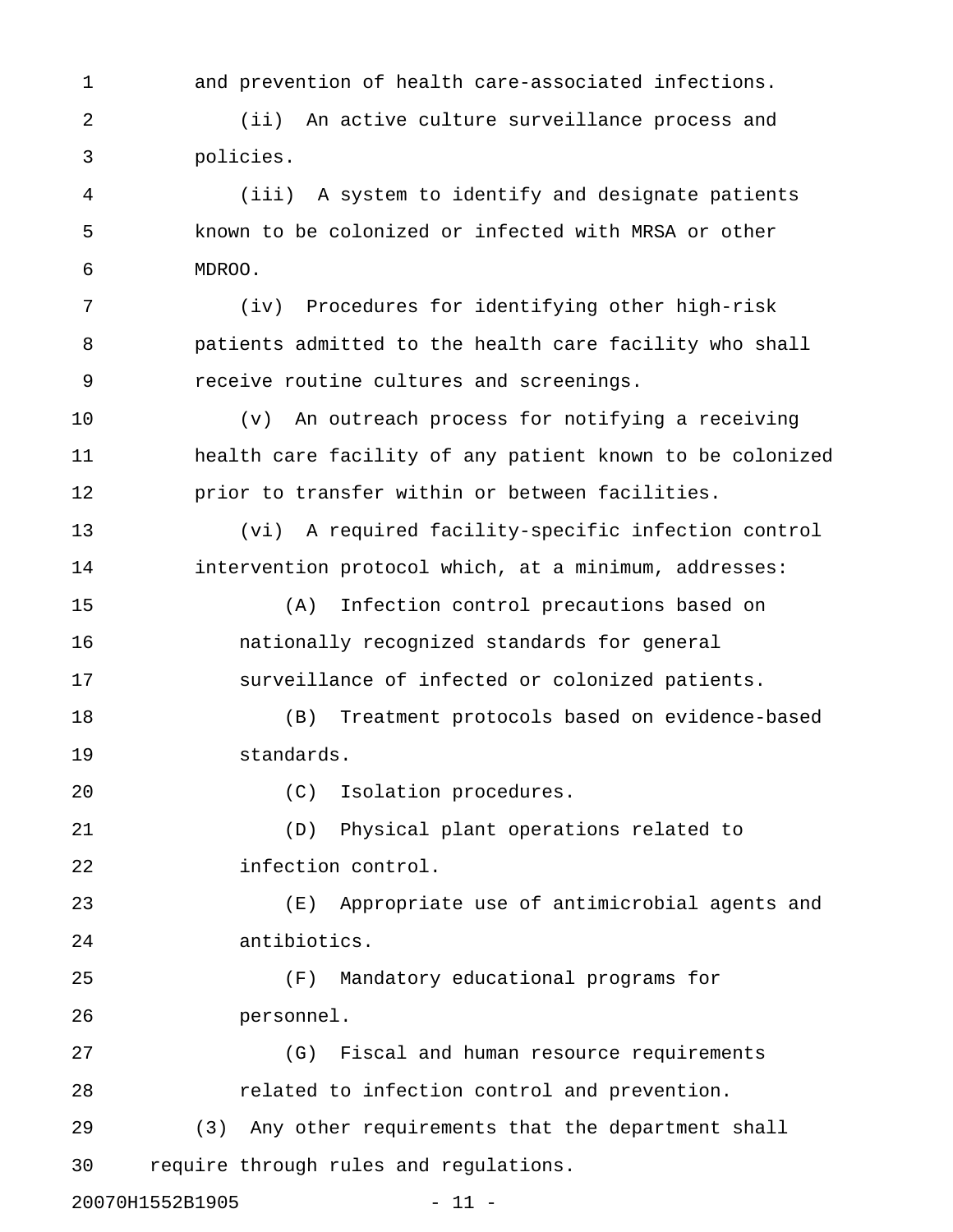1 (b) Department review.--The department shall review each 2 health care facility's infection control plan to ensure 3 compliance with this act in accordance with the department's 4 authority under 28 Pa. Code Ch. 146 (relating to infection 5 control) during its regular licensure inspection process. 6 (c) Notification.--Upon approval of its infection control 7 plan, a health care facility shall notify all health care 8 workers and medical staff of the health care facility of the 9 infection control plan. Compliance with the infection control 10 plan shall be required as a condition of licensure, employment 11 or credentialing at the health care facility. 12 Section 7. Authority. 13 (a) Duties.--In addition to its existing responsibilities, 14 the authority is responsible for all of the following: 15 (1) Providing nursing homes with patient safety 16 advisories issued by the authority pursuant to section 17 304(a)(7) of the Mcare Act. 18 (2) Issuing alerts and reports to health care facilities

19 as required by the board.

20 (3) Including a separate category for providing 21 information about health care-associated infections in the 22 annual report under section 304(c) of the Mcare Act.

23 (b) Training.--The authority shall as recommended by the 24 board create and conduct training programs for infection control 25 teams, health care workers and consumers about the prevention 26 and control of health care-associated infections. Nothing in 27 this act precludes the authority from collaborating with the 28 department, collaboratives or other organizations in conducting 29 these programs.

30 (c) Monitoring.--Health care facility patient safety plans 20070H1552B1905 - 12 -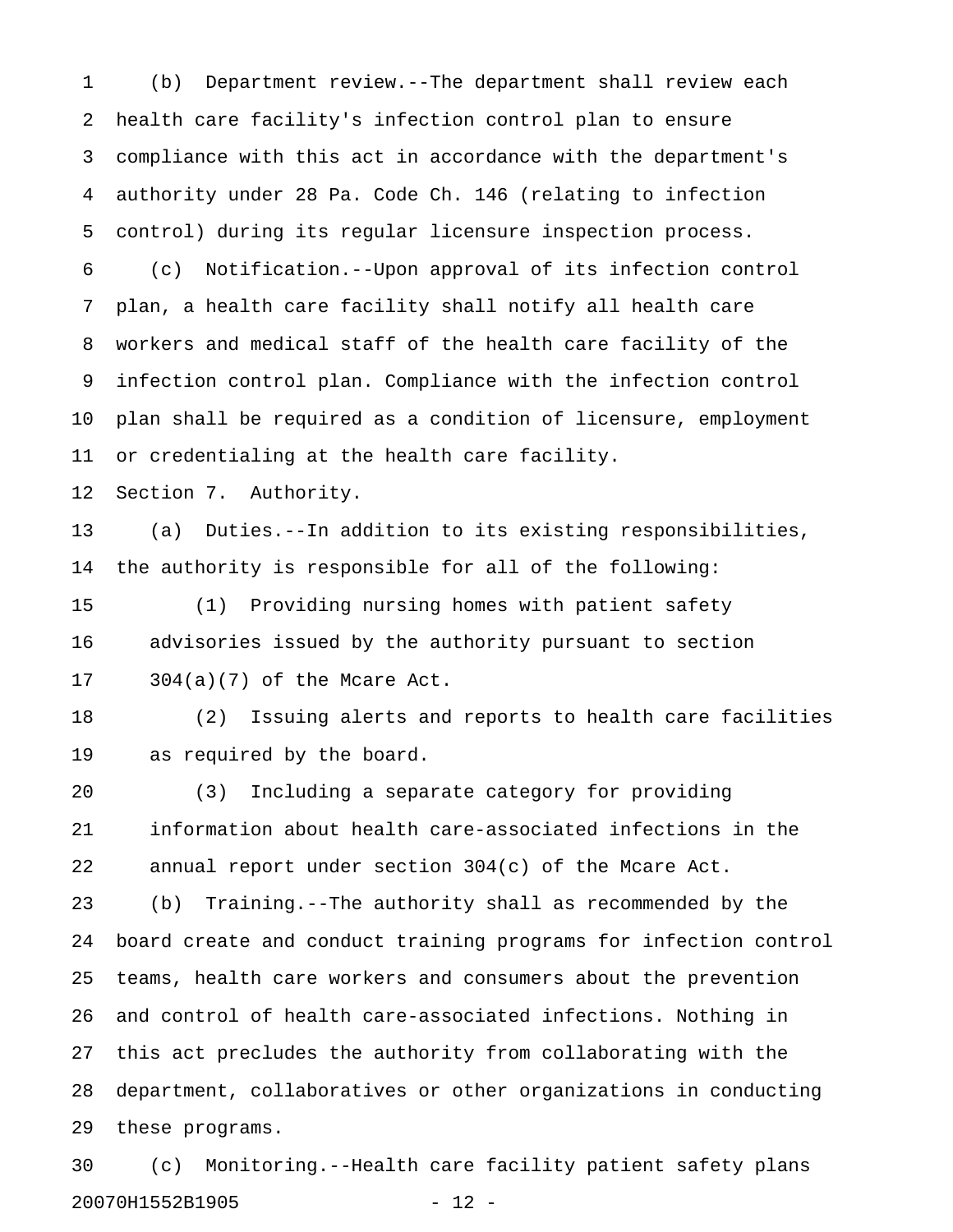1 will identify how the facility will distribute patient safety 2 advisories, alerts and reports required under this act so that 3 they are easily accessible and widely distributed in each health 4 care facility to administrative staff, medical personnel and 5 health care workers.

6 Section 8. Nursing homes.

7 (a) Reporting.--Nursing homes shall report to the council 8 the same infections and in the same manner that hospitals are 9 required to report to the council under the act of July 8, 1986 10 (P.L.408, No.89), known as the Health Care Cost Containment Act. 11 Reporting shall begin within 30 days following the effective 12 date of this section. For purposes of this section, nursing 13 homes shall be additional data sources as defined in the Health 14 Care Cost Containment Act, and covered services as defined in 15 that act shall include those services provided by nursing homes. 16 (b) Analysis of nursing home data by authority.--

17 (1) At the request of the department or the board, but 18 no less frequently than once per year, the authority shall 19 analyze data without patient identifying information reported 20 to the department by nursing homes with respect to events 21 compromising patient safety as required by 28 Pa. Code § 51.3 22 (relating to notification).

23 (2) A nursing home may request the authority to conduct 24 an analysis of the data collected under paragraph (1) in 25 order to provide information to nursing homes which can be 26 used to improve patient safety and quality of care. 27 (c) Surcharge.--Commencing January 1, 2008, each nursing

28 home shall pay the department a surcharge on its licensing fee 29 as necessary to provide sufficient revenues to operate the 30 authority for its responsibilities under this act. The following 20070H1552B1905 - 13 -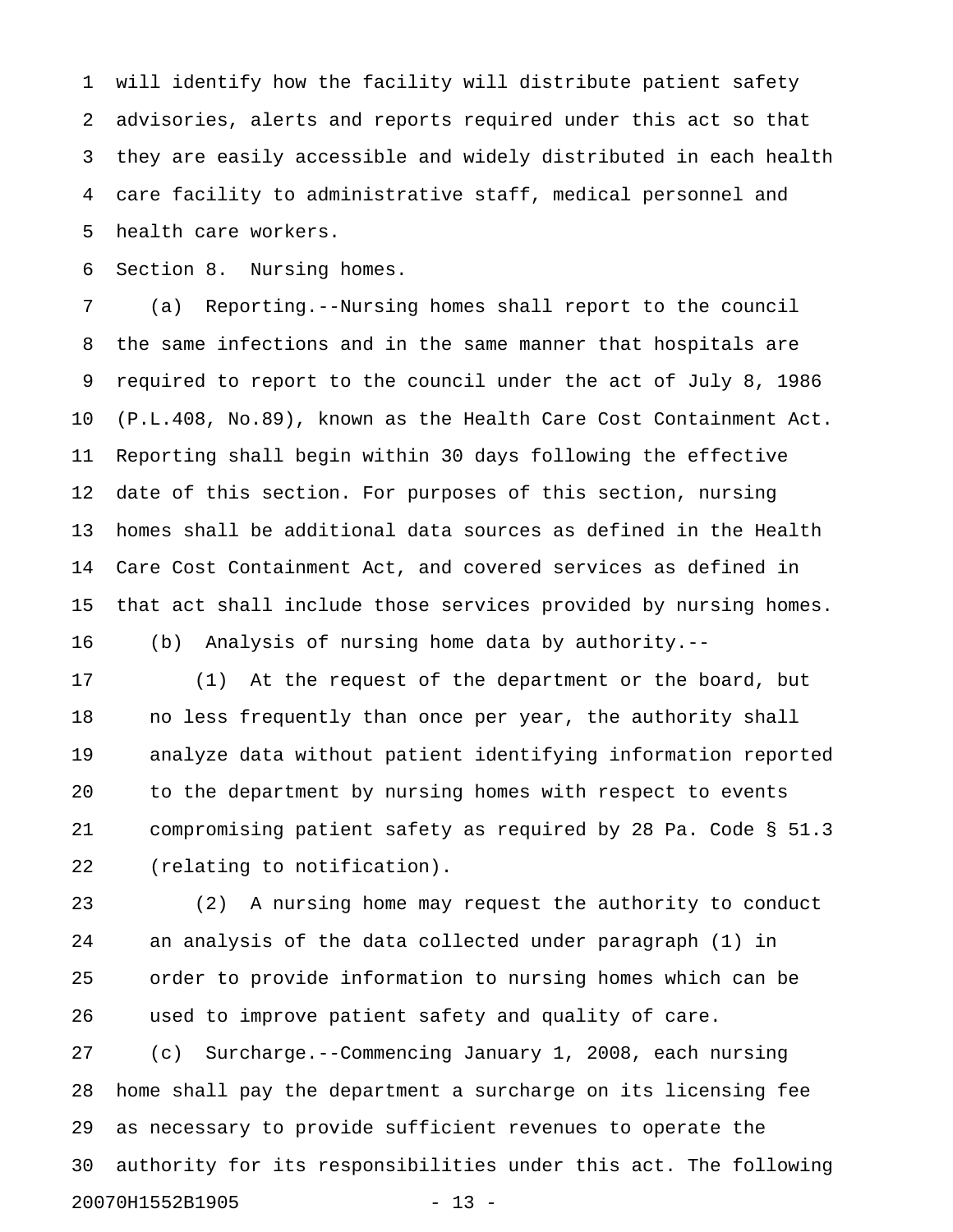1 apply:

2 (1) For each calendar year, the department shall 3 determine and assess each nursing home its proportionate 4 share of the authority's budget for its responsibilities 5 under this act. The total assessment amount shall not be more 6 than \$1,000,000 in fiscal year 2007-2008 and shall be 7 increased according to the Consumer Price Index in each 8 succeeding fiscal year.

9 (2) Money appropriated to the fund under this act shall 10 be expended by the authority to implement this act.

11 (3) In the event that the fund is discontinued or the 12 authority is dissolved by operation of law, any balance paid 13 by nursing homes remaining in the fund, after deducting 14 administrative costs of liquidation, shall be returned to the 15 nursing homes in proportion to their financial contributions 16 to the fund in the preceding licensing period.

17 (4) If after 30 days' notice a nursing home fails to pay 18 a surcharge levied by the department under this section, the 19 department may assess an administrative penalty of \$1,000 per 20 day until the surcharge is paid.

21 Section 9. Electronic surveillance.

22 (a) Electronic surveillance of health care-associated 23 infections.--By January 1, 2008, the department shall identify 24 qualified systems which can be used by health care facilities by 25 July 1, 2008, to report health care-associated infections to the 26 committee. Qualified systems shall include the following minimum 27 elements:

28 (1) Extraction of existing electronic clinical data from 29 hospital systems on an ongoing basis.

30 (2) Translation of nonstandardized laboratory, pharmacy 20070H1552B1905 - 14 -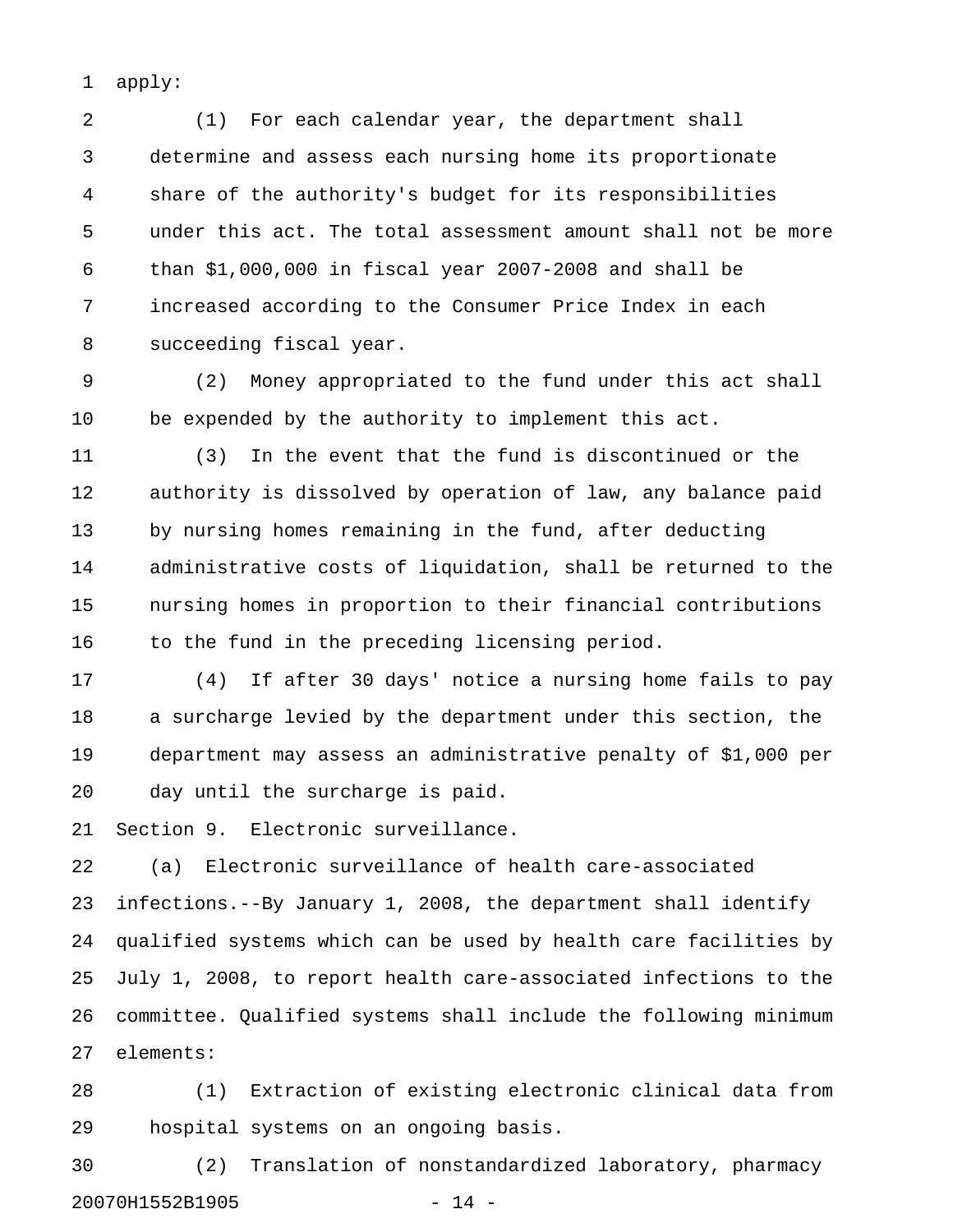1 and/or radiology data into uniform information that can be 2 analyzed on a population-wide basis.

3 (3) Clinical support, educational tools and training to 4 ensure that information provided under this subsection will 5 lead to change.

6 (4) Clinical improvement measurement and the structure 7 to provide ongoing positive and negative feedback to hospital 8 staff who implement change.

9 (b) Classifications.--Hospitals shall report the following 10 classifications of infections and, as to each infection acquired 11 in the facility, whether the infection was caused by a 12 multidrug-resistant organism:

13 (1) Patients with positive MRSA at admission or 14 preadmission screening.

15 (2) Urinary tract infections.

16 (3) Surgical site infections.

17 (4) Ventilator-associated pneumonia.

- 18 (5) Blood stream infections.
- 19 (6) Bone and joint infections.
- 20 (7) Central nervous system infections.
- 21 (8) Cardiovascular infections.
- 22 (9) Eye, ear, nose and throat infections.
- 23 (10) Gastrointestinal infections.
- 24 (11) Lower respiratory infections.
- 25 (12) Reproductive system infections.
- 26 (13) Systemic infections.
- 27 (14) Multiple infections.

28 (c) Benchmarks.--The department shall establish reasonable 29 benchmarks against which to measure the progress of health care 30 facilities to reduce health care-associated infections. All 20070H1552B1905 - 15 -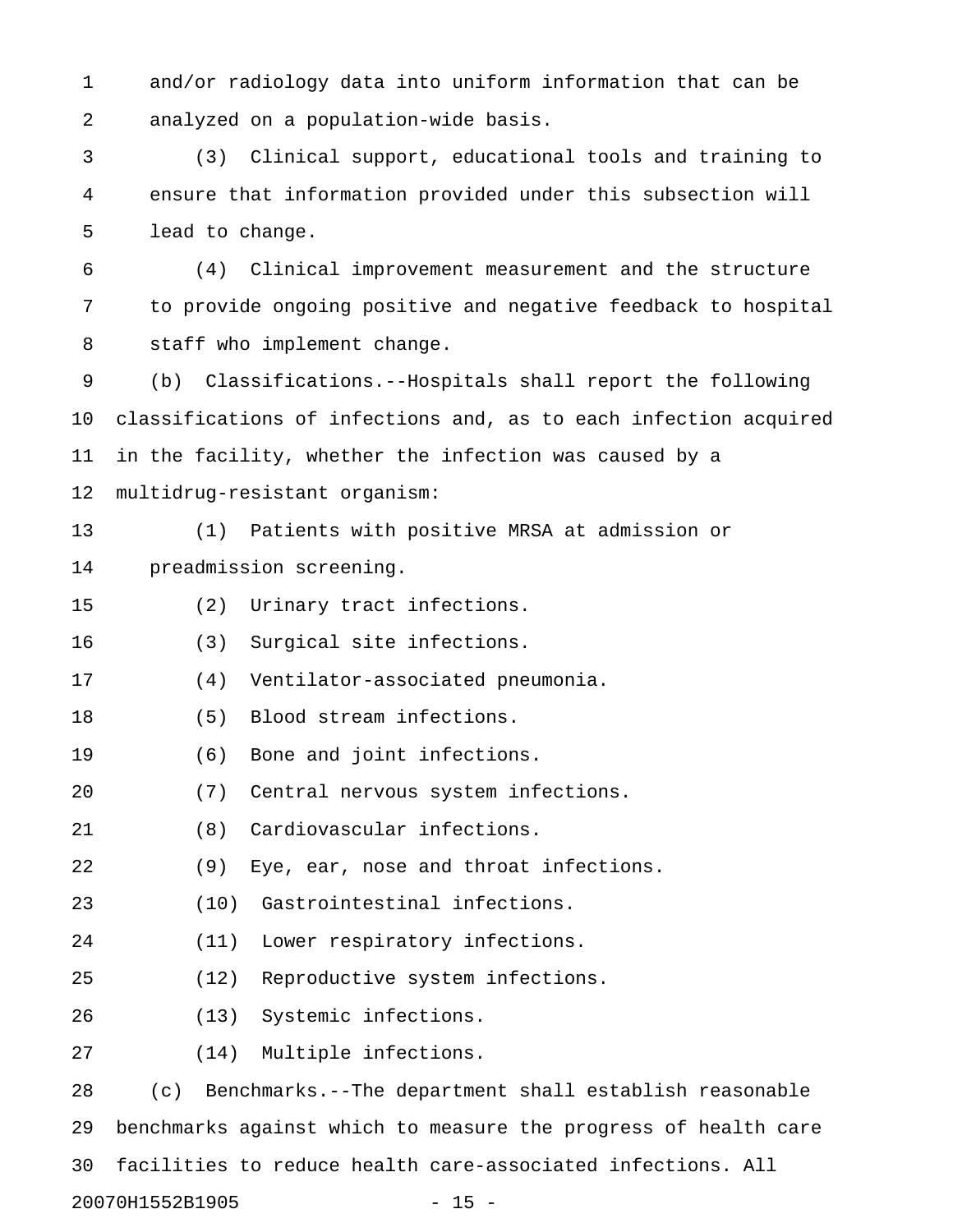1 facilities will be measured against the benchmarks. Those 2 facilities with rates of associated infections that are above 3 the benchmark will be required to submit a plan of remediation 4 to the department within 60 days after being notified of missing 5 the standard. If after 180 days, the facility has shown no 6 progress in reducing rates of infections, the facility is 7 required to consult with the regional collaborative to further 8 develop a plan of remediation. If after an additional 180 days 9 the facility continues to fail to progress in lowering its rates 10 of infection, the penalties in section 10 shall apply.

11 (d) Other technologies.--Nothing in this section shall 12 prevent health care facilities from having the flexibility to 13 use other technologies to manage infections as they see fit. 14 Section 10. Violations and penalties.

15 (a) General rule.--When appropriate, the department will 16 work with the health care facility to rectify a violation of 17 this act.

18 (b) Health care facility violations.--A health care facility 19 that violates this act may be subject to sanctions by the 20 department, which include:

- 21 (1) Suspension of its license.
- 22 (2) Revocation of its license.
- 23 (3) Refusal to renew its license.

24 (4) Limitation of its license as to operation of a 25 portion of the health care facility or to the services which 26 may be provided at the health care facility.

27 (5) Issuance of a provisional license.

28 (6) Submission of a plan of correction.

29 (7) Limitation or suspension of admissions to the health 30 care facility.

20070H1552B1905 - 16 -